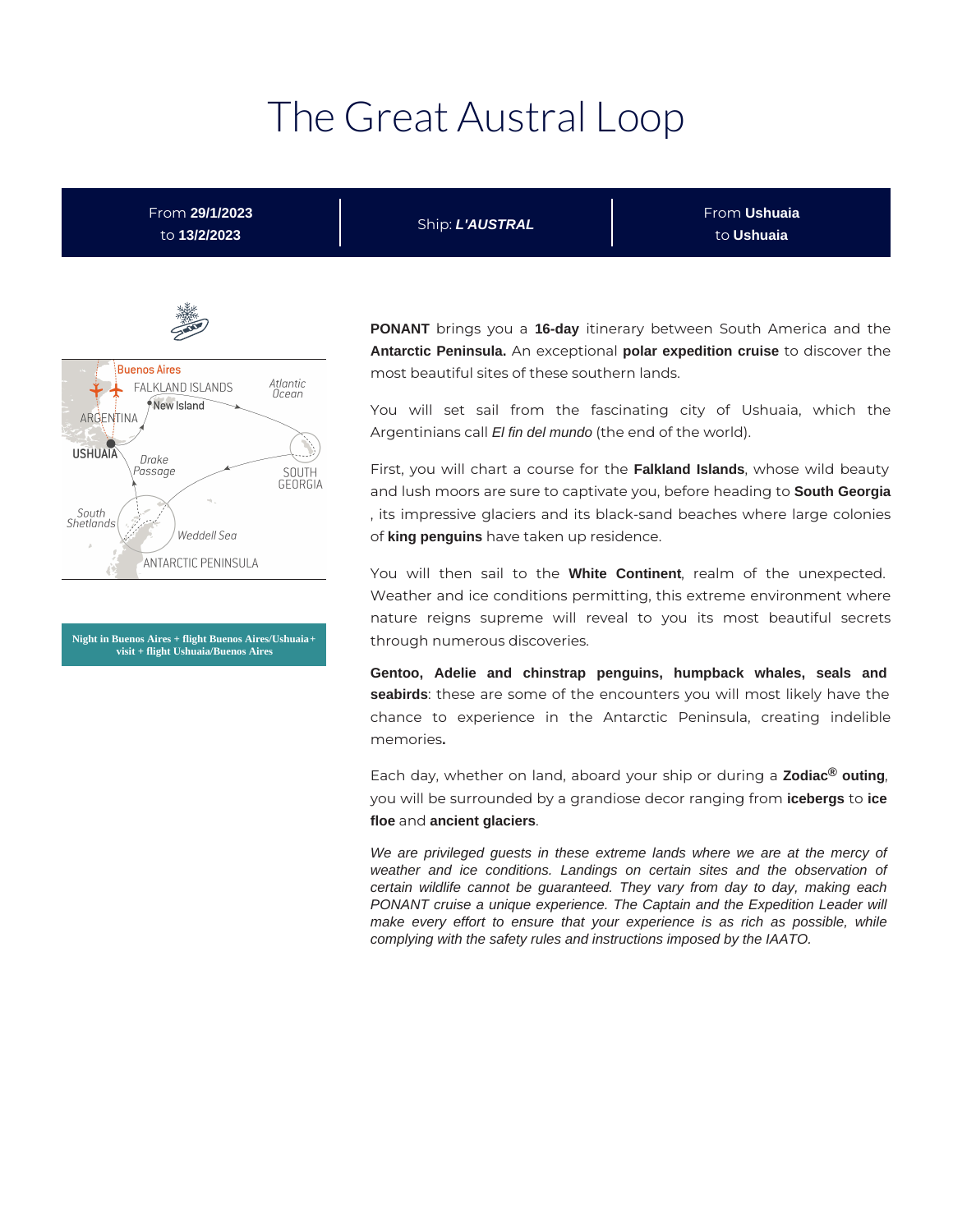

The information in this document is valid as of 18/2/2022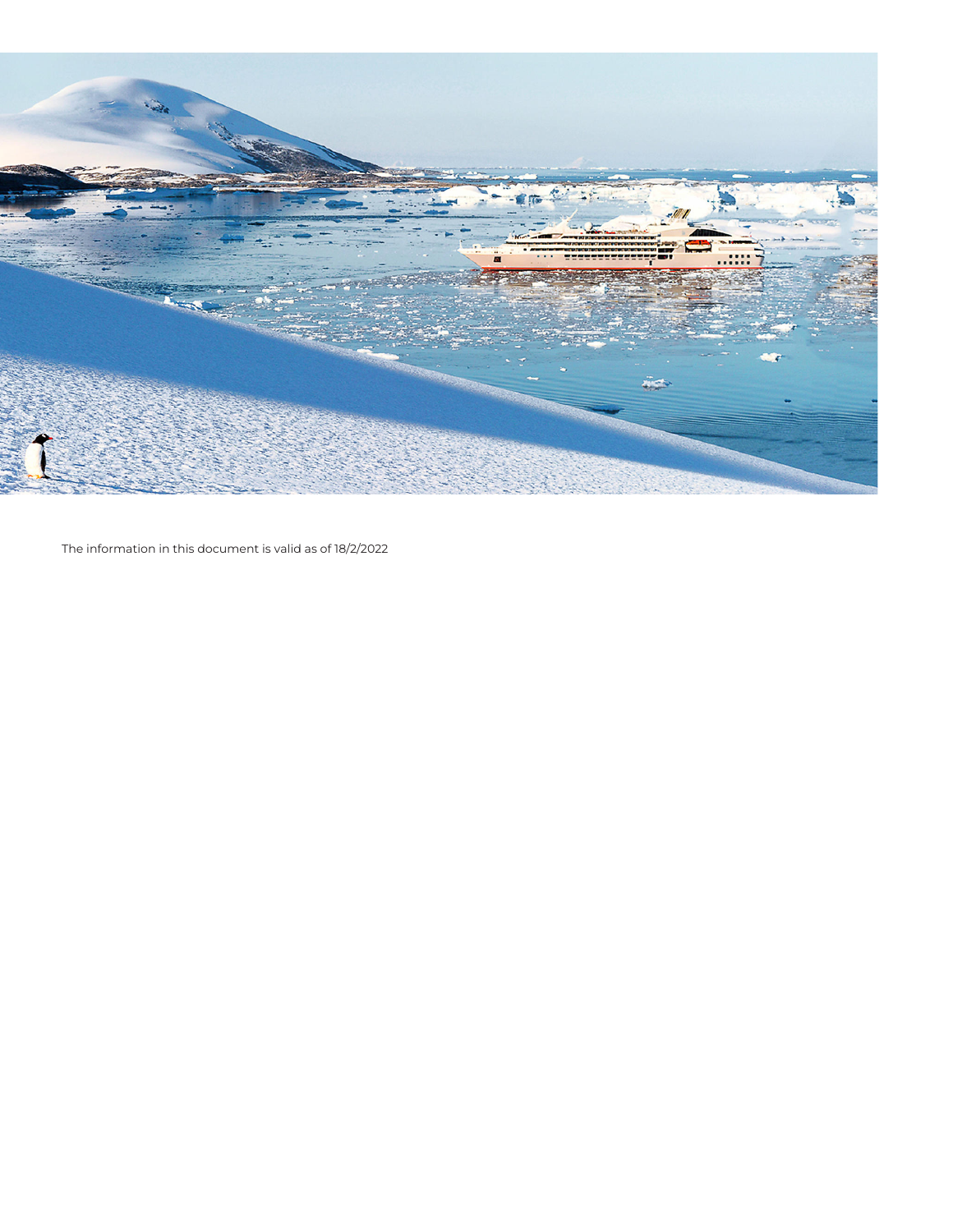# The Great Austral Loop **YOUR STOPOVERS :**

#### **USHUAIA**

Embarkation 29/1/2023 from 4:00 pm to 5:00 pm Departure 29/1/2023 at 6:00 pm

Capital of Argentina's **Tierra del Fuego** province, Ushuaia is considered the gateway to the White Continent and the South Pole. Nicknamed "**El fin del mundo**" by the Argentinian people, this city at the end of the world nestles in the shelter of mountains surrounded by fertile plains that the wildlife seem to have chosen as the ultimate sanctuary. With its exceptional site, where the Andes plunge straight into the sea, Ushuaia is one of the most fascinating places on earth, its very name evocative of journeys to the unlikely and the inaccessible…

#### **AT SEA**

Arrival 30/1/2023 Departure 30/1/2023

During your day at sea, make the most of the many services and activities on board. Treat yourself to a moment of relaxation in the spa or stay in shape in the fitness centre. Depending on the season, let yourself be tempted by the swimming pool or a spot of sunbathing. This day without a port of call will also be an opportunity to enjoy the conferences or shows proposed on board, to do some shopping in the boutique or to meet the PONANT photographers in their dedicated space. As for lovers of the open sea, they will be able to visit the ship's upper deck to admire the spectacle of the waves and perhaps be lucky enough to observe marine species. A truly enchanted interlude, combining comfort, rest and entertainment.

#### **GRAVE COVE**

Arrival 31/1/2023 Departure 31/1/2023

Make your way through the turbulent Woolly Gut strait and emerge in the stillness of **Grave Cove**. Located in the northern edge of **the Falkland Islands**, this bay owes its name to the vestiges of whalers' graves that overlook the beach. As you step off the boat and onto the white-sand beach, you might find yourself escorted by a few hospitable **Commerson's dolphins**, elegantly adorned in black and white. A stroll along the grassy dunes will lead you to a vast plain of lush green grass, tended by a few sheep. On the other side of the island you'll find one of the largest **gentoo penguin** colonies in the area. With some luck, you'll also glimpse a sea lion scouring the waves for his next meal.

**NEW ISLAND**  Arrival 31/1/2023 Departure 31/1/2023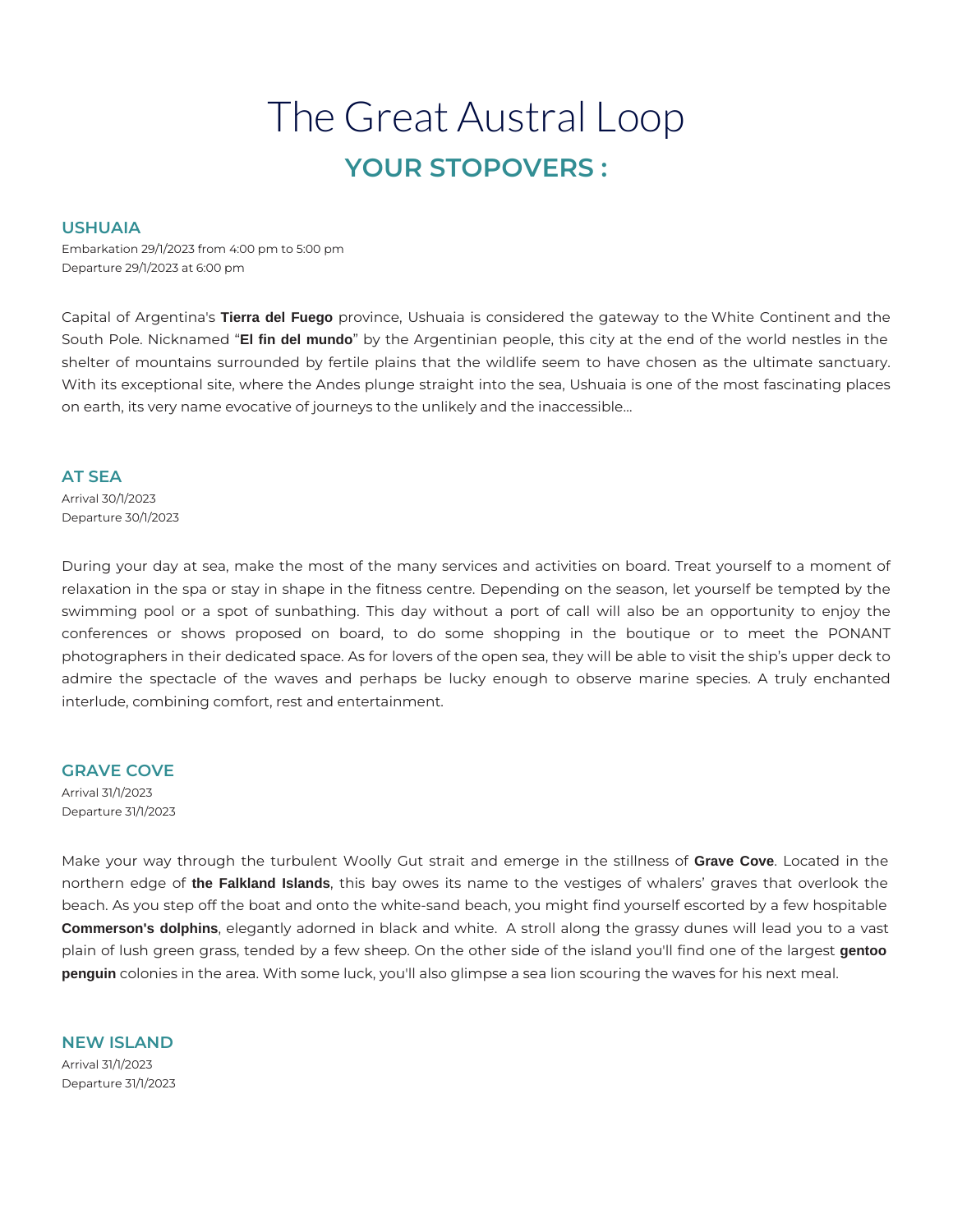This island with its distinctive jagged relief is located on the western edge of the **Falkland Islands** and is home to a tiny village of two families. Step onto the golden sand of its flower-lined beaches, beside which an old stone house still stands, and you'll feel like you've entered a natural paradise. A narrow pathway weaves around typical Falkland moorlands. Follow it and in under 20 minutes you'll find yourself at the heart of a colony of southern **rockhopper penguins**, **black-browed albatross and imperial shags**. It's the perfect opportunity to watch the albatross swoop down from the cliffs and skim the waves that crash against the rocks on the exposed side of the island.

#### **AT SEA**

Arrival 1/2/2023 Departure 2/2/2023

During your day at sea, make the most of the many services and activities on board. Treat yourself to a moment of relaxation in the spa or stay in shape in the fitness centre. Depending on the season, let yourself be tempted by the swimming pool or a spot of sunbathing. This day without a port of call will also be an opportunity to enjoy the conferences or shows proposed on board, to do some shopping in the boutique or to meet the PONANT photographers in their dedicated space. As for lovers of the open sea, they will be able to visit the ship's upper deck to admire the spectacle of the waves and perhaps be lucky enough to observe marine species. A truly enchanted interlude, combining comfort, rest and entertainment.

#### **SOUTH GEORGIA**

Arrival 3/2/2023 Departure 5/2/2023

Aboard your ship, discover **South Georgia**, a region formed by an underwater mountain chain that extends from the Andes to the Antarctic Peninsula. All the wildlife of the Far South can be found there: **king and Gentoo penguins, elephant seals, fur seals…** You might get the chance to discover the majestic glaciers of Gold Harbour and the vast plains of Fortuna Bay. If you are fortunate enough to land at Salisbury Plain, you can expect a wonderful spectacle: more than 300,000 king penguins, which you will recognise by the bright orange mark on their head and neck, have taken up residence there.

#### **AT SEA**

Arrival 6/2/2023 Departure 7/2/2023

During your day at sea, make the most of the many services and activities on board. Treat yourself to a moment of relaxation in the spa or stay in shape in the fitness centre. Depending on the season, let yourself be tempted by the swimming pool or a spot of sunbathing. This day without a port of call will also be an opportunity to enjoy the conferences or shows proposed on board, to do some shopping in the boutique or to meet the PONANT photographers in their dedicated space. As for lovers of the open sea, they will be able to visit the ship's upper deck to admire the spectacle of the waves and perhaps be lucky enough to observe marine species. A truly enchanted interlude, combining comfort, rest and entertainment.

## **ANTARCTIC PENINSULA**